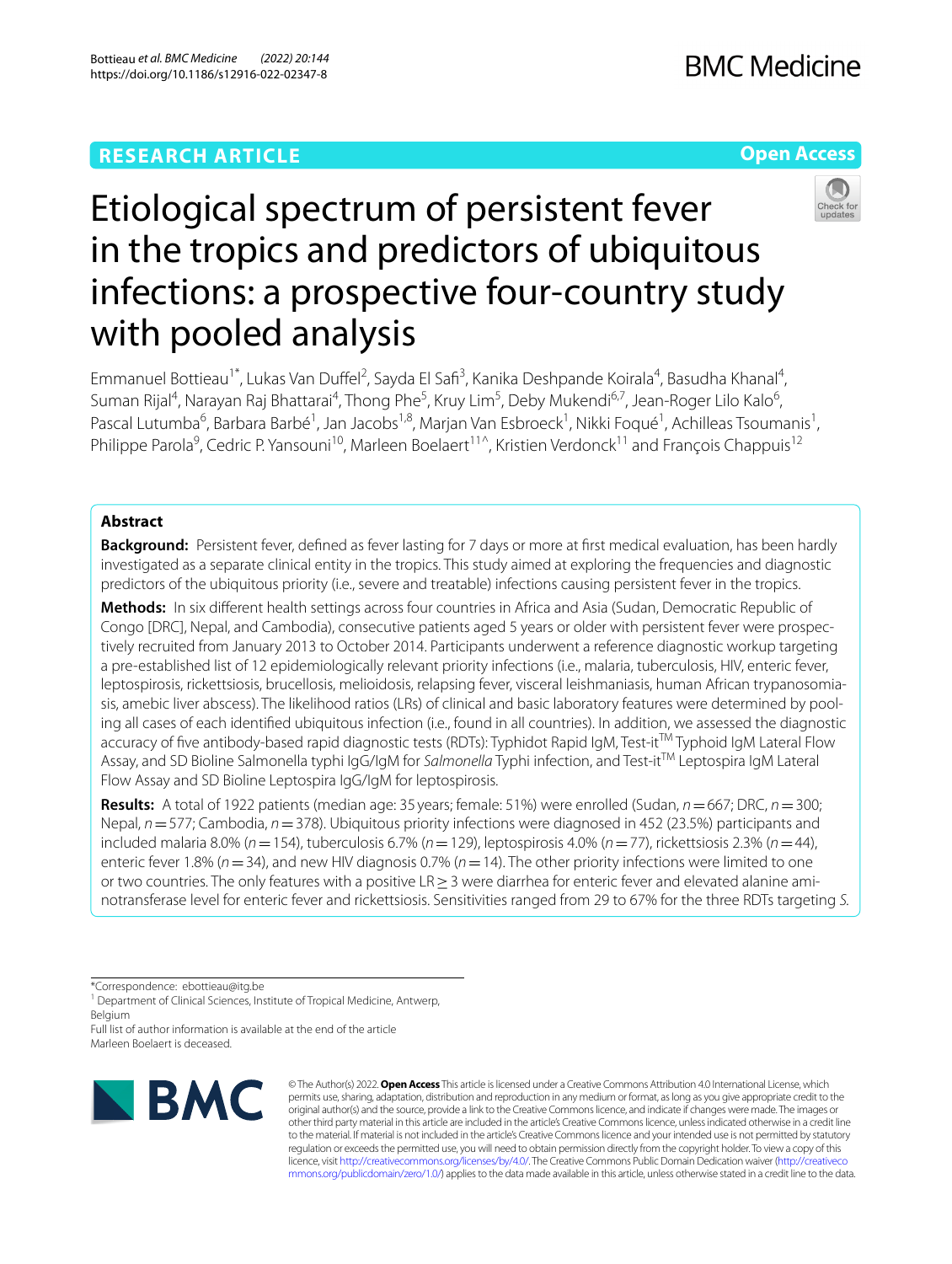Typhi and were 9% and 16% for the two RDTs targeting leptospirosis. Specifcities ranged from 86 to 99% for *S.* Typhi detecting RDTs and were 96% and 97% for leptospirosis RDTs.

**Conclusions:** Leptospirosis, rickettsiosis, and enteric fever accounted each for a substantial proportion of the persis‑ tent fever caseload across all tropical areas, in addition to malaria, tuberculosis, and HIV. Very few discriminative features were however identifed, and RDTs for leptospirosis and *Salmonella* Typhi infection performed poorly. Improved feld diagnostics are urgently needed for these challenging infections.

**Trial registration:** [NCT01766830](https://clinicaltrials.gov/ct2/show/NCT01766830) at ClinicalTrials.gov.

**Keywords:** Persistent fever, Tropics, Leptospirosis, Enteric fever, Rickettsiosis, Malaria, Tuberculosis, HIV infection, Rapid diagnostic tests

#### **Background**

As the incidence of malaria is decreasing in the tropics, research has focused on the proportional increase of other etiologies of acute febrile illness (AFI), including the most challenging subgroup of acute undiferentiated febrile illness, i.e., with no focal symptoms [\[1](#page-10-0)]. Many single-center studies have investigated the etiologies of acute fever in various tropical areas in the past decade  $[2-7]$  $[2-7]$  $[2-7]$ , and multi-country fever etiology studies are ongoing, such as FIEBRE ("Febrile Illness Evaluation in a Broad Range of Endemicities") [[8\]](#page-10-3).

In contrast to AFI, there is almost no research on community-acquired persistent fever, which can be defned as a febrile illness lasting for 7 days or more at the frst medical evaluation. Although this clinical entity is not commonly reported as such in the literature, it represents an important subgroup of febrile illness in the tropics, usually excluded from AFI studies. The etiological spectrum of persistent fever is poorly defned but likely differs from that of acute fever. It may indeed be assumed that most self-limiting viral or bacterial diseases would have resolved after 7 days, as well as bacterial infections that are susceptible to frst-line empirical antibiotic treatment. It is therefore expected that parasitic and fungal etiologies, including some neglected infectious diseases such as visceral leishmaniasis (VL) or human African trypanosomiasis (HAT), non-responsive bacterial infections, and non-infectious conditions are proportionally more frequent in the persistent fever syndrome. Consequently, this clinical entity is important for both frst- and second-line clinicians and appears particularly challenging when resources are limited [\[9\]](#page-10-4).

To address knowledge gaps in the etiological spectrum and diagnostic approach of persistent fever in the tropics, we set up a clinical and diagnostic study within a larger international research project called NIDIAG ("Better DIAGnosis of Neglected Infectious Diseases"; [www.NIDIAG.eu](http://www.nidiag.eu)). For this study, a set of 12 epidemiologically relevant infections assumed to cause persistent fever were targeted in priority, because they were considered as "severe and treatable," meaning that prompt diagnosis and locally available therapy could prevent adverse outcome even in low-resource settings. These 12 target "not-to-miss" conditions were enteric fever, leptospirosis, rickettsiosis, relapsing fever, brucellosis, melioidosis, VL, HAT, amebic liver abscess, malaria, tuberculosis, and HIV.

In addition to the three well-established ubiquitous conditions (i.e., malaria, tuberculosis and HIV), three other priority infections, i.e., enteric fever (due to *Salmonella enterica* Typhi or *S.* Paratyphi), leptospirosis, and rickettsiosis (spotted fever, typhus or *Orientia* groups), were expected to be found in most of the study sites, as AFI studies have shown all three to be endemic throughout the tropics [\[10](#page-10-5)]. While the feld diagnosis of the former three infections has improved a lot in the past decade, the latter three bacterial infections remain notoriously difficult to diagnose in low-resource settings. The aims of this study were to determine the frequency of the conditions causing persistent fever in the tropics, with a focus on the priority infections, and to identify by pooled analysis the clinical and laboratory predictors of the subset of ubiquitous infections. A secondary objective was to report on the diagnostic accuracy of fve rapid diagnostic tests (RDTs) evaluated for some of these infections (three targeting *S.* Typhi infection and two leptospirosis).

#### **Methods**

#### **Study design and setting**

This was a prospective multicentric clinical and diagnostic study embedded in the NIDIAG project, which was launched in 2010 by a consortium gathering three African, four Asian, and six European institutions. The overall aim of the NIDIAG project was the diagnosis of (neglected) infectious diseases in resource-poor settings by making the best possible use of existing assays. More specifcally, the project focused on the timely detection of priority "severe and treatable" infectious diseases and on the development and evaluation of pathogen-specifc RDTs. Three challenging clinical syndromes were investigated: persistent fever, neurological disorders, and persistent digestive syndrome (the latter two syndromes are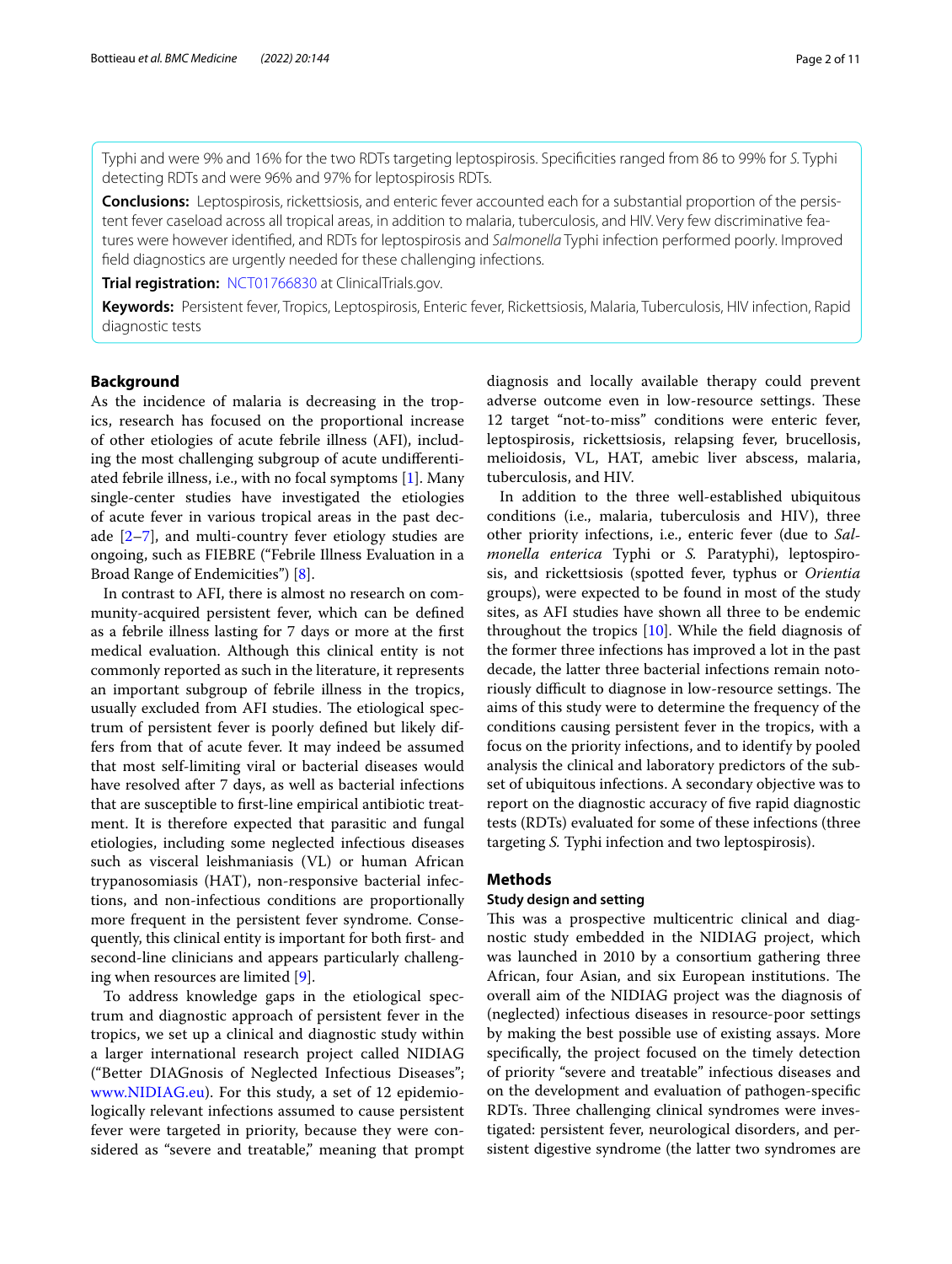reported elsewhere)  $[11, 12]$  $[11, 12]$  $[11, 12]$  $[11, 12]$  $[11, 12]$ . The persistent fever study took place in six study sites located in two African (Sudan and Democratic Republic of Congo, DRC) and two Asian (Nepal and Cambodia) countries: a rural hospital in Gedaref State, Sudan; a rural district hospital and an outpatient health center in Mosango, province of Kwilu, DRC; a rural district hospital in Dhankuta and a university hospital in Dharan, Nepal; and the referral-level Sihanouk hospital center of Hope in Phnom Penh, Cambodia: a rural hospital in Gedaref State, Sudan; a rural district hospital and an outpatient health center in Mosango, province of Kwilu, DRC; a rural district hospital in Dhankuta and a university hospital in Dharan, Nepal; and the referral-level Sihanouk hospital center of Hope in Phnom Penh, Cambodia. The NIDIAG sites were purposively chosen using the following criteria: presence of diverse etiologies of persistent fever (and in some cases also neurological and digestive disorders) including local as well as ubiquitous and neglected as well as common infectious diseases, a sufficiently large number of patients seeking care for the targeted syndromes, capacity to carry out a range of laboratory tests, experience with good clinical and good clinical laboratory practice (GCP and GCLP) and willingness to strengthen this further, and a history of successful collaboration among the investigators [[13](#page-10-8)].

#### **Study participants**

From January 2013 to October 2014, patients aged 5 years or older (in Cambodia 18 years or older, because the study site did not attend patients below 18 years) were enrolled if they presented with reported or documented fever of 7 days or more at one of the study sites. Although the intention was to enroll consecutive patients as much as possible, we limited the number of inclusions per day to four to fve patients to avoid disrupting the local clinical and laboratory capacity. Patients were excluded if they already had a laboratory-confrmed diagnosis at the time of consultation, if they were already admitted since more than 48h for another reason or if they presented with hemodynamic and/or respiratory instability and required immediate intensive care. After enrolment, participants were clinically evaluated and blood and urine samples were systematically collected for the diagnostic workup and evaluation of index RDTs. Treatment was provided after the initial diagnostic assessment according to local protocols. Follow-up took place within 1 month after inclusion at the study sites to allow paired serology, and after 3 months for fnal assessment of outcome, by phone call or site visit.

#### **Diagnostic procedures**

First-line laboratory analyses consisted of basic hematology, biochemistry, and urinalysis at inclusion. Imaging

(usually only ultrasound and X-ray) was performed when available and on clinical indication. For the 12 target priority infections, confrmatory diagnostic tests were performed either on site (blood culture, smear examination for parasites and mycobacteria, routine programmatic disease-specifc RDTs,…) or later in reference laboratories (molecular and/or serological analysis of cryopreserved paired sera and urine) in the study countries or in Europe (Institute of Tropical Medicine, ITM, Antwerp, Belgium; Institut Hospitalier Universitaire, IHU, Méditerranée Infection, Marseille, France), as described in the Additional file [1](#page-9-0), Table S1: Diagnostic ascertainment of NIDIAG target priority infections. The diagnosis of non-priority conditions such as focal infections (i.e., pneumonia, urinary tract infection,…) and "nonsevere" (self-limiting) or "non-treatable" conditions (in a low-resource setting) was based on pre-established harmonized clinical case defnitions or post-hoc diagnostic ascertainment by an expert panel, to ensure consistency across the sites (described in Additional fle [1,](#page-9-0) Table S2: Case ascertainment of conditions not targeted by the NIDIAG workup).

Briefy, the reference diagnosis of the six ubiquitous priority infections was established as follows: positive results of the serial programmatic HIV-RDTs for HIV infection; microscopic examination or molecular assays for tuberculosis, or strict clinical case defnitions; parasite-based diagnosis for malaria; isolation of *Salmonella enterica* Typhi (typhoid fever) or *S.* Paratyphi A or B (paratyphoid fever) in blood cultures for enteric fever; either a positive PCR assay in blood or urine or the appearance or fourfold rise of specifc antibodies in acute/convalescent sera by the microagglutination test (MAT) for confrmation of leptospirosis (the diagnosis being considered as probable in case of a positive antibody test on single serum); and either a positive PCR on serum or seroconversion/ antibody rise by indirect immunofuorescence assay for confrmation of rickettsiosis (probable diagnosis if positive IgM antibody on single acute serum).

Based on a previous literature review [\[14](#page-10-9)], three commercial antibody-based index RDTs for the diagnosis of *Salmonella* Typhi infection were evaluated in all the study sites: Typhidot Rapid IgM (Reszon Diagnostics International, Malaysia), Test-it<sup>TM</sup> Typhoid IgM Lateral Flow Assay (Life Assay Diagnostics [Pty] Ltd, South Africa), and SD Bioline Salmonella typhi IgG/IgM (Standard Diagnostics, Republic of Korea). The latter assay, a threeband test, was considered positive if any line (IgM or IgG) was visible. Two commercial antibody-based index RDTs for the diagnosis for leptospirosis were also evaluated: Test-it<sup>TM</sup> Leptospira IgM Lateral Flow Assay (Life Assay Diagnostics [Pty] Ltd, South Africa) and SD Bioline Leptospira IgG/IgM (Standard Diagnostics, Republic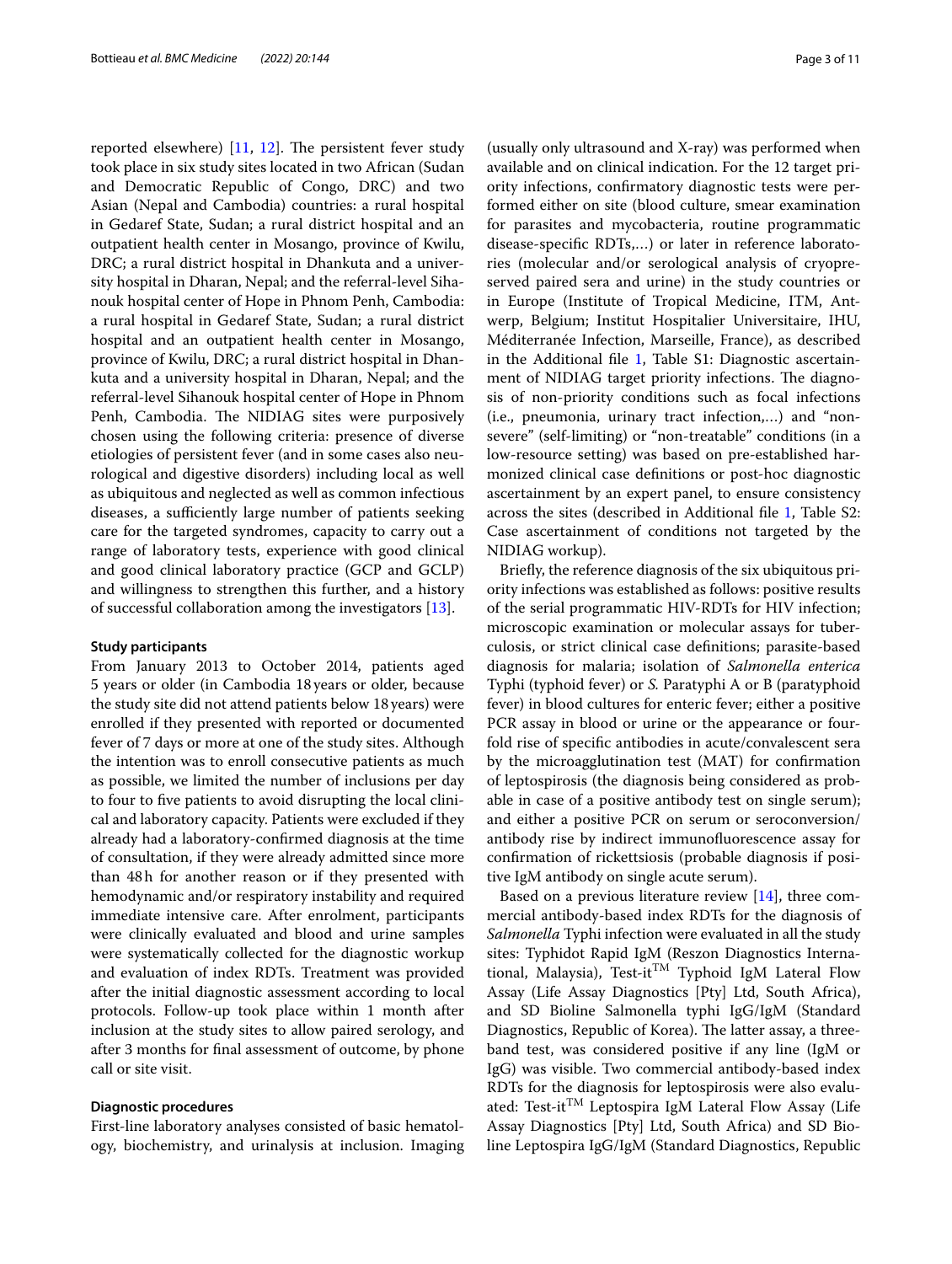of Korea). The latter assay was also considered positive if any line (IgM or IgG) was positive. No index RDT was studied for rickettsiosis. The staff performing the reference testing was blinded to the clinical information and RDT results. The laboratory technicians performing the RDTs were not aware about the clinical suspicion or any reference test results.

#### **Endpoints and data analysis**

There was no formal and homogenous sample size calculation per country since this study was exploratory, and we expected to fnd important variation across countries in disease profle and level of utilization of care facilities. The target size for the whole NIDIAG cohort of persistent fever was however set at 2000 participants, with at least 300 inclusions per country and a period of enrolment in each country of at least one year (to capture important seasonal variations).

We first described the frequency of the diagnoses established during the NIDIAG study, with a focus on the priority ubiquitous infections, observed in at least three countries. If a participant was diagnosed with more than one priority condition, only confrmed diagnoses were retained for the analysis. Next, using standard formulas, we determined the sensitivity, specifcity, positive and negative likelihood ratios (LR+ and LR−), and predictive values of relevant clinical and laboratory features as well as index RDTs for the respective priority infections within the whole cohort. We excluded the cases with coinfections for the estimations of diagnostic accuracy because we considered that mixed etiologies could interfere with clinical presentation and RDT performance and therefore complicate the interpretation.

SAS 9.4 (SAS Institute, Cary NC) was used for statistical analyses, which were mainly descriptive. The results are reported in line with the Strengthening the Reporting of Observational studies in Epidemiology (STROBE) and the 2015 Standards for Reporting Diagnostic Accuracy Studies (STARD) guidelines. Checklists and additional details are given in Additional fle [1](#page-9-0), Supplementary Tables 3 and 4 respectively.

#### **Results**

#### **General population characteristics and outcome**

Of 1939 enrolled participants, 1922 (99.1%) had sufficient diagnostic data for analysis, including 667 (34.7%) in Sudan, 300 (15.6%) in DRC, 577 (30.0%) in Nepal, and 378 (19.7%) in Cambodia. Baseline characteristics, pre-inclusion pathway, and clinical outcomes of study participants ( $n=1922$  $n=1922$  $n=1922$ ) are presented in Table 1 for the whole cohort and per country. The median age of the overall study population was 35years (range: 5–99years), but younger in DRC (median: 19years) and older in

Cambodia (median: 47 years). The male-to-female ratio was 0.94, with only minor diferences between countries. The median duration of fever was 14 days (interquartile range [IQR]: 9–28days) and similar in all sites. A large proportion of the patients with fever also had respiratory (1325, 69%), digestive (1145, 60%), or genitourinary symptoms (710, 37%). This latter presentation was particularly frequent in Sudan (505/668, 76%). An important proportion of participants in Cambodia had co-morbidities (196/378, 52%), including about 10% with HIV infection. About 25% of patients in total had been exposed to antibiotics before inclusion, with higher proportions in Nepal (35.9%).

In total, 704 (36.6%) participants were immediately admitted to the hospital, in particular in Cambodia and DRC. At inclusion, antibiotics were prescribed in more than 70% of patients with persistent fever, except in DRC where about half received antimalarials. For 475 (24.7%) participants, data on fnal assessment (at 12weeks postinclusion) were incomplete. In almost all these cases, data on the 4-week follow-up visit were also missing. Sixty-three patients died, corresponding to 3.3% of the whole cohort or to 4.4% (63/1447) of those participants for whom outcome data were complete. This proportion was particularly high in Cambodia (42/305, 13.8%). Another 187 patients (9.7%) did not report any signifcant improvement or sufered some sequelae at the fnal assessment.

#### **Etiological spectrum and frequency of priority infections**

Table [2](#page-5-0) shows the frequency of the 12 priority conditions and other clinical diagnoses for the 1922 participants and per study country. Eighty-one patients (4.2%) had more than one confrmed diagnosis that could explain the fever. A total of 452 patients (23.5%) were diagnosed with at least one of the six ubiquitous infections on which this study focuses: malaria in 154 (8.0%) patients; tuberculosis in 129 (6.7%), including 86 (67%) with pulmonary tuberculosis; leptospirosis in 77 (4.0%); rickettsiosis in 44 (2.3%), mainly murine typhus (due to *Rickettsia typhi*) and to a lesser extent scrub typhus (*Orientia tsutsugamushi*) and spotted fever (*Rickettsia* spp.); enteric fever in 34 (1.8%), with a predominance of *Salmonella* Typhi (23/34, 67.6%); and new HIV diagnosis in 14 (0.7%). For three of the ubiquitous priority infections, there were clear diferences in frequency across the sites: malaria was much more frequent in African than in Asian sites; tuberculosis was particularly frequent in Cambodia; and rickettsiosis was frequent in Nepal and infrequent in Sudan. The frequencies of the remaining three ubiquitous infections were similar across the sites. Seven patients with tuberculosis died (two in DRC, one in Nepal and four in Cambodia). One patient with enteric fever and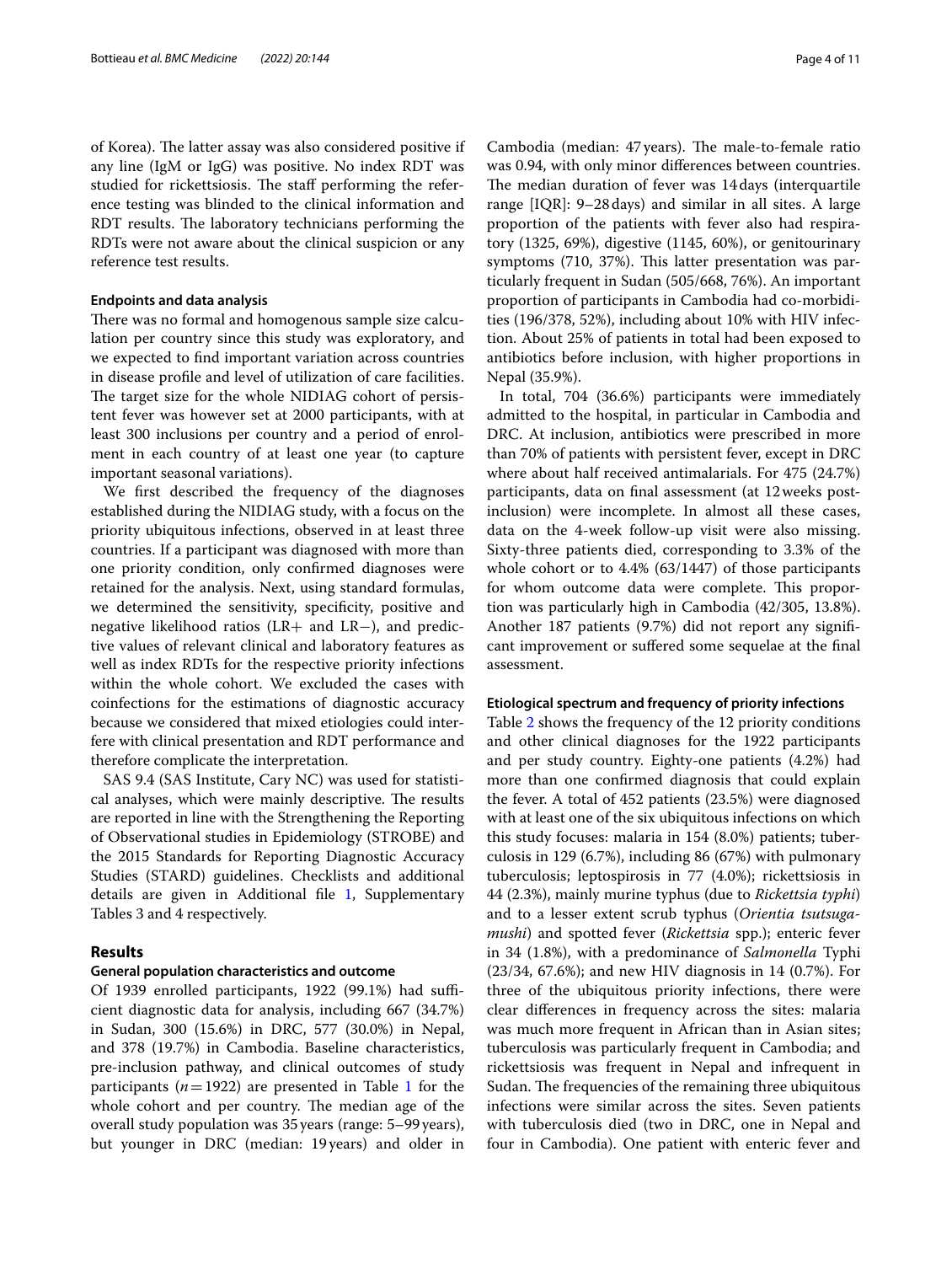<span id="page-4-0"></span>

| Table 1 Baseline characteristics and outcomes of patients (n = 1922) evaluated for persistent fever, per study country |  |  |
|------------------------------------------------------------------------------------------------------------------------|--|--|
|                                                                                                                        |  |  |

|                                                            | Sudan<br>$n = 667$ | <b>DR Congo</b><br>$n = 300$ | <b>Nepal</b><br>$n = 577$ | Cambodia<br>$n = 378$ | <b>Total</b><br>$n = 1922$ |
|------------------------------------------------------------|--------------------|------------------------------|---------------------------|-----------------------|----------------------------|
| Epidemiological data                                       |                    |                              |                           |                       |                            |
| Age in year, median (Q1-Q3)                                | $35(20-48)$        | $19(7-40)$                   | $33(20 - 50)$             | 47 (35-58)            | $35(20-50)$                |
| Age category                                               |                    |                              |                           |                       |                            |
| 5-17 years                                                 | 132 (19.8)         | 137(45.7)                    | 107(18.5)                 |                       | 376 (19.6)                 |
| 18-49 years                                                | 379 (56.8)         | 124(41.3)                    | 308 (53.4)                | 210 (55.6)            | 1021 (53.1)                |
| $\geq$ 50 years                                            | 156 (23.4)         | 39 (13.0)                    | 162 (28.1)                | 168 (44.4)            | 525 (27.3)                 |
| Female gender                                              | 382 (57.3)         | 164 (54.7)                   | 251 (43.5)                | 193 (51.1)            | 990 (51.5)                 |
| Clinical features                                          |                    |                              |                           |                       |                            |
| Duration of fever before inclusion in days, median (Q1-Q3) | $15(10-28)$        | $14(7-28)$                   | $14(8-28)$                | $14(10-35)$           | $14(9-28)$                 |
| Reported antibiotic exposure <sup>a</sup>                  | 168 (25.2)         | 29 (9.7)                     | 205 (35.5)                | 24(6.5)               | 426 (22.2)                 |
| Reported antimalarial exposure <sup>a</sup>                | 181(27.1)          | 13(4.3)                      | 26(4.5)                   | 4(1.1)                | 224(11.7)                  |
| Underlying co-morbidities                                  | 51(7.6)            | 31(9.4)                      | 44(7.7)                   | 196 (51.8)            | 322 (16.7)                 |
| <b>HIV</b> infection                                       | 5(0.7)             | 5(1.7)                       | 5(0.9)                    | 41 (10.8)             | 56(2.9)                    |
| Diabetes mellitus                                          | 12(1.8)            | 4(1.3)                       | 14(2.4)                   | 44 (11.6)             | 74(3.9)                    |
| Arterial hypertension/heart disease                        | 23(3.4)            | 16(5.3)                      | 16(2.8)                   | 50(13.2)              | 105(5.5)                   |
| Chronic viral hepatitis/liver cirrhosis                    | $\equiv$           |                              |                           | 27(7.1)               | 27(1.4)                    |
| Rheumatic disorders                                        | 2(0.3)             |                              | 2(0.3)                    | 17(4.5)               | 21(1.1)                    |
| Epilepsy/neurological disorders                            |                    | 6(2.0)                       | 2(0.3)                    | 5(1.3)                | 13(0.7)                    |
| Associated symptoms                                        |                    |                              |                           |                       |                            |
| Respiratory                                                | 518 (77.7)         | 136 (45.3)                   | 352 (61.0)                | 319 (84.4)            | 1325 (68.9)                |
| Digestive                                                  | 530 (79.5)         | 181 (60.3)                   | 207 (35.9)                | 227 (60.1)            | 1145 (59.6)                |
| Cutaneous                                                  | 165 (24.7)         | 39(13)                       | 43(7.5)                   | 89 (23.5)             | 336 (17.5)                 |
| Genitourinary                                              | 505 (75.7)         | 30 (10.0)                    | 81 (14.0)                 | 94 (24.9)             | 710 (36.9)                 |
| Treatment and outcome                                      |                    |                              |                           |                       |                            |
| Immediate hospital admission                               | 72 (10.8)          | 209 (69.7)                   | 216 (37.4)                | 207 (54.8)            | 704 (36.6)                 |
| Duration of hospital stay in days, median (Q1-Q3)          | $16(10-17)$        | $6(4-10)$                    | $5(3-10)$                 | $6(3-10)$             | $6(3-12)$                  |
| Antibiotics prescribed after inclusion                     | 536 (79.2)         | 166(53.3)                    | 312 (54.1)                | 307 (81.2)            | 1321 (68.7)                |
| Antimalarials prescribed after inclusion                   | 41(6.1)            | 138 (46.0)                   | 39(6.8)                   | 27(7.1)               | 245 (12.7)                 |
| Lost to follow-up or missing information                   | 237 (35.8)         | 95 (31.7)                    | 70 (12.0)                 | 71 (18.8)             | 475 (24.7)                 |
| Reported deaths                                            | 0(0)               | 4(1.3)                       | 17(2.9)                   | 42(11.1)              | 63(3.3)                    |
| Resolved or improving                                      | 301 (45.1)         | 182 (60.7)                   | 482 (83.5)                | 232 (61.4)            | 1197 (62.3)                |
| No improvement or sequelae                                 | 127 (19.0)         | 19(6.3)                      | 8(1.4)                    | 33 (7.9)              | 187(9.7)                   |

All results are presented as *n* (%) except mentioned otherwise

DR Congo denotes Democratic Republic of Congo; Q1–Q3 interquartile range

<sup>a</sup> Up to 1 month before inclusion

seven with leptospirosis died, all in Cambodia. Two fatalities were reported in patients newly diagnosis with HIV, both in Nepal.

Regarding the other NIDIAG priority conditions, visceral leishmaniasis was frequently (and exclusively) diagnosed in Nepal and Sudan. Three conditions were diagnosed in one country only: melioidosis in Cambodia, brucellosis in Sudan, and HAT in DRC. Amebic liver abscess and relapsing fever were infrequent.

Other common causes of persistent fever included (suspected) systemic  $(n=44, 2.3%)$  and focal  $(n=364, ...)$ 18.9%) bacterial infections (mainly pneumonia and genitourinary infection). Viral infections were suspected in less than 10% of all cases. A large proportion of etiologies remained unknown (745, 38.8%), despite an extensive standardized evaluation.

### **Clinical and laboratory presentation of ubiquitous priority infections**

Table [3](#page-6-0) shows the frequency of symptoms, signs and laboratory features at presentation per ubiquitous infection (as single diagnosis), compared with all other pooled etiologies. The following features (with their frequencies and LR+) were observed in one of the six infections more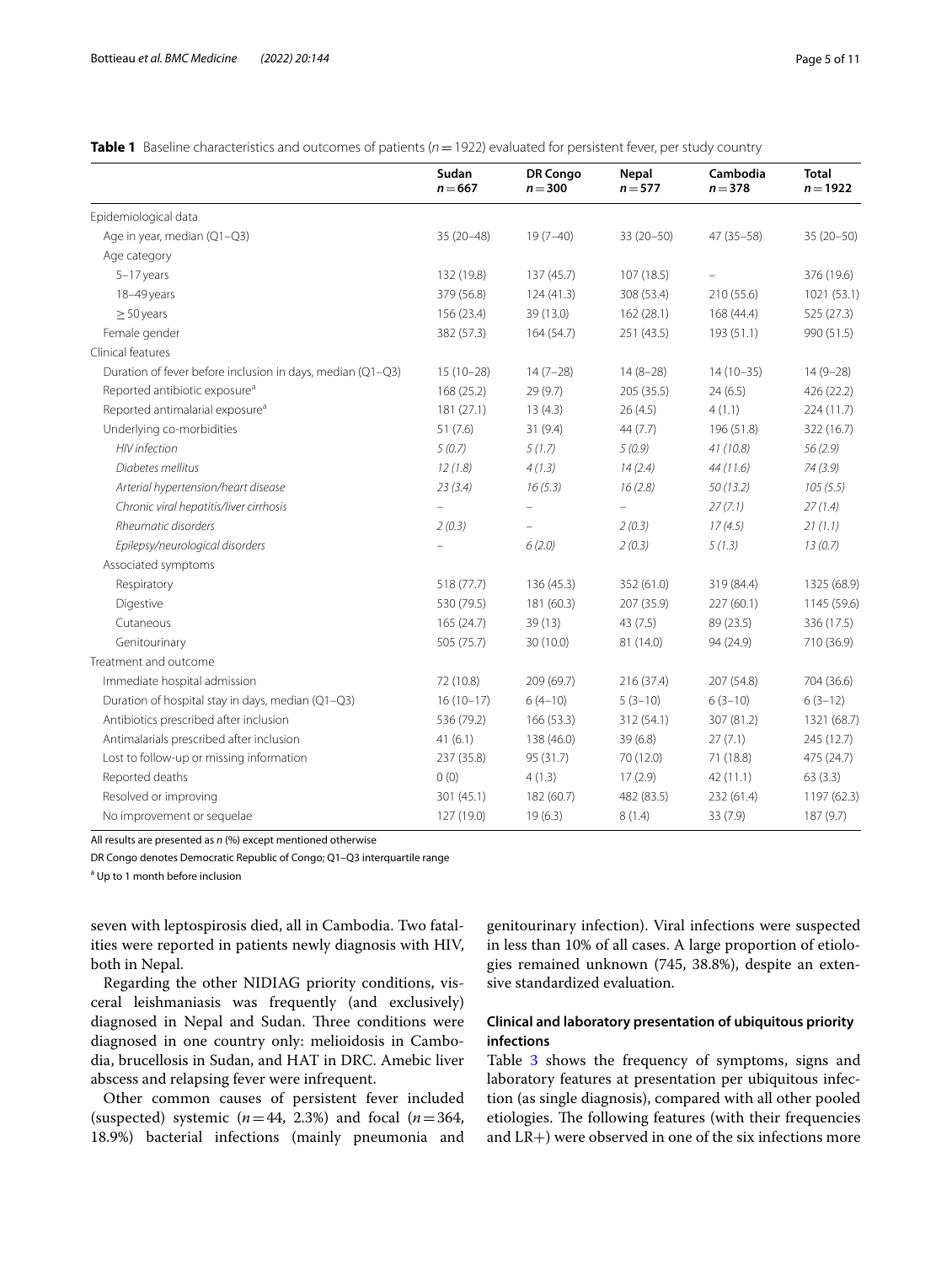<span id="page-5-0"></span>

|               | Table 2 Frequency of NIDIAG priority infections and of other clinical diagnoses in 1922 patients evaluated for persistent fever, per |  |  |  |  |  |  |  |
|---------------|--------------------------------------------------------------------------------------------------------------------------------------|--|--|--|--|--|--|--|
| study country |                                                                                                                                      |  |  |  |  |  |  |  |

|                                                                                | Sudan<br>$n = 667$ | <b>DR Congo</b><br>$n = 300$ | <b>Nepal</b><br>$n = 577$ | Cambodia<br>$n = 378$ | <b>Total</b><br>$n = 1922$ |
|--------------------------------------------------------------------------------|--------------------|------------------------------|---------------------------|-----------------------|----------------------------|
| NIDIAG priority conditions                                                     |                    |                              |                           |                       |                            |
| Enteric fever                                                                  | 11(1.6)            | 9(3.0)                       | $8(1.4)^a$                | 6(1.6)                | 34 (1.8)                   |
| Salmonella Typhi                                                               | 9                  | 9                            | 5                         | $\overline{a}$        | 23                         |
| Salmonella Paratyphi A                                                         | $\overline{2}$     |                              | 3                         | 6                     | 11                         |
| Leptospirosis                                                                  | 13(1.8)            | 10(3.3)                      | 30(5.2)                   | 24(6.3)               | 77(4.0)                    |
| Confirmed                                                                      | 1                  | 5                            | 13                        | 12                    | 31                         |
| Probable                                                                       | 12                 | 5                            | 17                        | 12                    | 46                         |
| Rickettsiosis                                                                  | 1(0.1)             | 5(1.7)                       | 28(4.7)                   | 10(2.6)               | 44(2.3)                    |
| Rickettsia typhi <sup>b</sup>                                                  |                    | 5                            | 5                         | 8                     | 18                         |
| Orientia tsutsugamushi <sup>c</sup>                                            |                    |                              | 11                        | $\overline{2}$        | 13                         |
| Rickettsia spp. <sup>d</sup>                                                   | 1                  |                              | 12                        | $\equiv$              | 13                         |
| Relapsing fever                                                                | 7(1.0)             |                              | 4(0.7)                    | 1(0.3)                | 12(0.6)                    |
| <b>Brucellosis</b>                                                             | 28 (4.2)           |                              | ÷                         | $\equiv$              | 28(1.5)                    |
| Melioidosis                                                                    |                    |                              |                           | 16(4.2)               | 16(0.8)                    |
| Visceral leishmaniasis                                                         | 65 (9.7)           |                              | 56 (9.7)                  |                       | 119(6.2)                   |
| Human African trypanosomiasis                                                  |                    | 2(0.7)                       |                           |                       | 2(0.1)                     |
| Amebic liver abscess                                                           |                    | $\equiv$                     | 1(0.2)                    | 11(2.9)               | 12(0.6)                    |
| Malaria                                                                        | 55 (8.2)           | 96 (32.0)                    |                           | 4(1.1)                | 154(8.0)                   |
| Tuberculosise                                                                  | 8(1.2)             | 18(6.0)                      | 27(4.7)                   | 76 (20.1)             | 129 (6.7)                  |
| New HIV diagnosis/opportunistic infection (other than 4 (0.6)<br>tuberculosis) |                    | 4(1.3)                       | 4(0.7)                    | 2(0.5)                | 14(0.7)                    |
| Other clinical diagnoses                                                       |                    |                              |                           |                       |                            |
| Other (suspected) systemic bacterial infections                                | 2(0.3)             | 11(3.7)                      | 2(0.3)                    | 29(7.7)               | 44(2.3)                    |
| Suspected focal bacterial infections                                           | 101(5.3)           | 47(15.7)                     | 55 (9.5)                  | 161 (42.6)            | 364 (18.9)                 |
| Pneumonia                                                                      | 23(3.4)            | 22(7.3)                      | 20(3.5)                   | 83 (22.0)             | 148(7.7)                   |
| Abdominal/intestinal infection                                                 | 12(1.8)            | 7(2.3)                       | 4(0.7)                    | 26(6.9)               | 49 (2.5)                   |
| Genitourinary infection                                                        | 63 (9.4)           | 13(4.3)                      | 31(5.4)                   | 26(6.9)               | 133(6.5)                   |
| Skin and soft tissue infection                                                 | 3(0.4)             | 5(1.7)                       |                           | 26(6.9)               | 34(1.4)                    |
| Suspected viral infection (respiratory/other)                                  | 54(8.1)            | 29 (9.7)                     | 76 (13.2)                 | 5(1.3)                | 164(8.5)                   |
| Other infections (parasitic, fungal)                                           | 2(0.3)             | 2(0.7)                       |                           | 6(1.6)                | 10(0.5)                    |
| Non-infectious etiologies                                                      | 9(1.3)             | 1(0.3)                       | 11(1.9)                   | 17(4.5)               | 38(2.0)                    |
| Unknown/unspecified cause                                                      | 333 (49.9)         | 80 (26.7)                    | 278 (48.2)                | 54 (14.3)             | 745 (38.8)                 |

All results are presented as *n* (%) except when mentioned otherwise

Enteric fever was diagnosed together with another infection in 8 cases (brucellosis, *n*=3; visceral leishmaniasis, *n*=2; malaria, *n*=2; rickettsiosis, *n*=2; HIV, *n*=1). Leptospirosis was diagnosed together with another infection in 13 cases (tuberculosis, *n*=3; malaria, *n*=2; pneumonia, *n*=2; skin/soft tissue infection, *n*=2; visceral leishmaniasis, *n*=1; others, *n*=3). Rickettsiosis was diagnosed together with another infection in 6 cases (visceral leishmaniasis, *n*=4; enteric fever, *n*=2)

a One case of enteric fever was due to *Salmonella spp.* (in Nepal)*.*

b Confrmed in 12 cases, either by PCR (*n*=3) or seroconversion (*n*=9); probable in 6 cases

c Confrmed in 4 cases either by PCR (*n*=1) or seroconversion (*n*=3); probable in 9 cases

<sup>d</sup> Confirmed in 13 cases by PCR

<sup>e</sup> Including 86 (67%) pulmonary and 43 (33%) extrapulmonary tuberculosis

often than in the rest of the cohort: in malaria cases, abdominal pain (66%; LR+1.5) and anemia, defined as hemoglobin level <10mg/dL (43%; LR+1.8); in tuberculosis, cough (92%; LR+2.0), cachexia, defned as body mass index <18 (38%; LR+2.7), and anemia (36%; LR 1.5); in leptospirosis patients, white blood cell count  $>10,000/\mu L$  (30%; LR+1.2) and elevated alanine aminotransferase (ALT) level (34%; LR+1.5); in enteric fever cases, abdominal pain  $(58\%; LR+1.3)$ , diarrhea (42%; LR+3.3), vomiting (31%; LR+1.7), and elevated ALT level (72%; LR+3.3); in patients with rickettsiosis, vomiting  $(24\%; LR+1.3)$  and elevated ALT level  $(68\%;$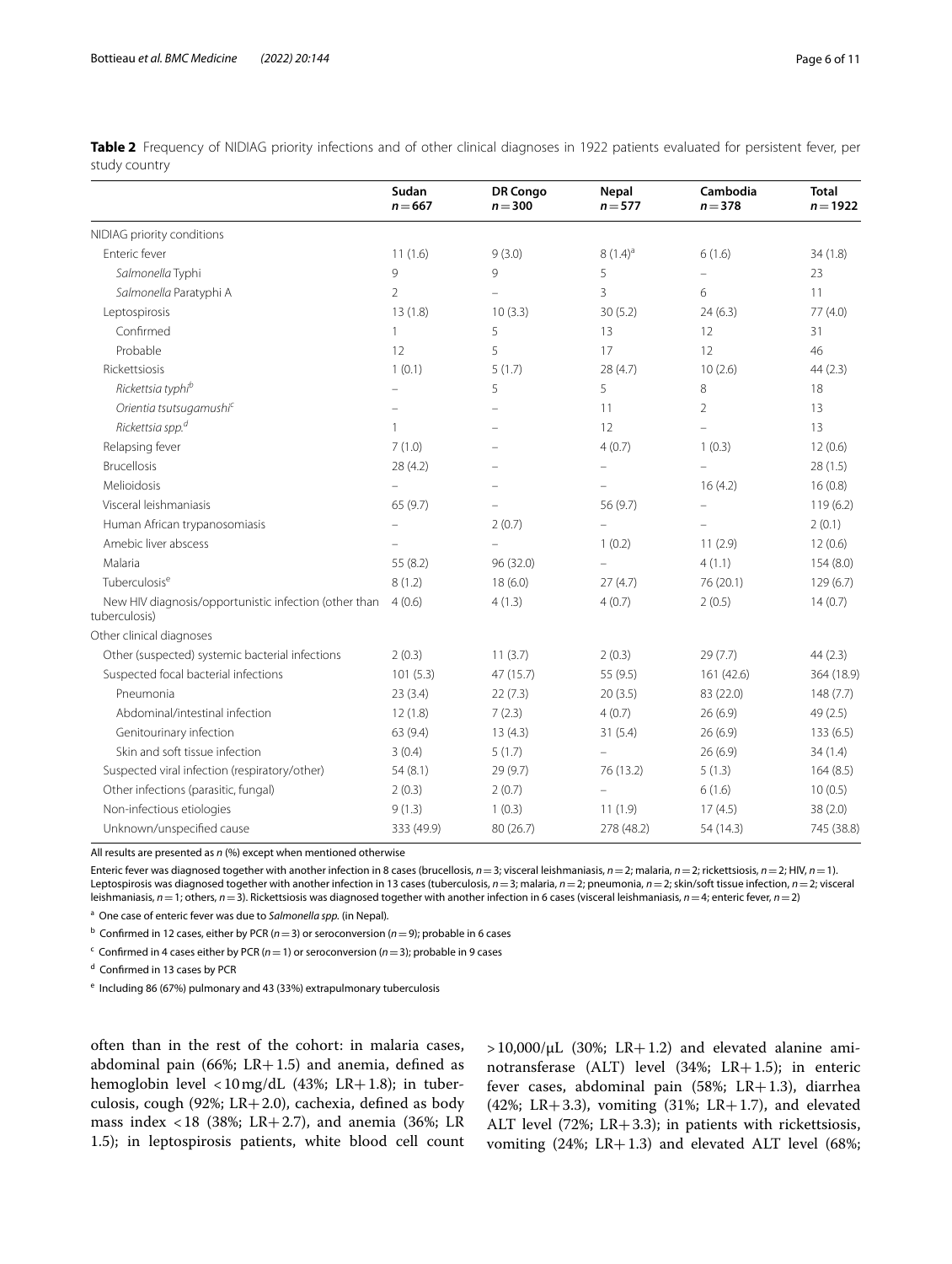| <b>Features</b>                             | <b>Malaria</b><br>$(n=131)$ | <b>Tuberculosis</b><br>$(n=120)$ | <b>Enteric fever</b><br>$(n=26)$ | Leptospirosis<br>$(n=64)$ | <b>Rickettsiosis</b><br>$(n=38)$ | <b>New HIV</b><br>$(n=12)$ | <b>Other diagnoses</b><br>$(n=1531)$ |
|---------------------------------------------|-----------------------------|----------------------------------|----------------------------------|---------------------------|----------------------------------|----------------------------|--------------------------------------|
| Symptoms                                    |                             |                                  |                                  |                           |                                  |                            |                                      |
| Headache                                    | 92 (70; 62-78)              | $66(55; 46-64)$                  | 18 (69; 50-84)                   | 44 (69; 57-79)            | 27 (71; 55-83)                   | 5 (42; 19 - 68)            | 1002/1527 (66;<br>$63 - 68$          |
| Myalgia                                     | 29 (22; 16-30)              | $13(11; 6 - 18)$                 | $3(12; 4-29)$                    | $17(27; 17-38)$           | 9 (24; 13-39)                    | $4(33; 14-61)$             | 509/1528 (33;<br>$31 - 36$           |
| Cough                                       | 32 (24; 18-32)              | 110 (92; 85-95)                  | $9(35; 19-54)$                   | 31 (48; 37-60)            | 15 (39; 26–55)                   | $6(50; 25 - 75)$           | 750/1530 (49;<br>$47 - 52$           |
| Dyspnea                                     | $17(13; 8 - 20)$            | 68 (57; 43-65)                   | $3(12; 4-29)$                    | 17 (27; 17-38)            | 4/37 (11; 4-25)                  | $3(25; 22-27)$             | 374/1521 (25;<br>$22 - 27$           |
| Vomiting                                    | 40 (31; 23-39)              | $14(12; 7-19)$                   | $8(31; 16-50)$                   | $12(19; 11-30)$           | 9 (24; 13-39)                    | $1(8; 1-35)$               | 276/1530 (18;<br>$16 - 20$           |
| Diarrhea                                    | $5(4; 2-9)$                 | 19 (16; 10-23)                   | $11(42; 26 - 61)$                | $6(9; 4-19)$              | $3(8; 3-21)$                     | $3(25; 9-53)$              | 231/1791 (13;<br>$11 - 15$           |
| Abdominal<br>pain                           | 86 (66; 57-73)              | 35 (29; 22-38)                   | 15 (58; 39-74)                   | 20 (31; 21-43)            | $10(26; 15-42)$                  | $4(33; 14-61)$             | 681/1529 (45;<br>$42 - 47$           |
| Weight loss                                 | 60 (46; 38-55)              | 104/114 (91;<br>$85 - 95$        | 14 (54; 35-71)                   | 34/61 (56;<br>$43 - 67$   | 14/27 (52;<br>$34 - 69$          | $9(75; 47-91)$             | 857/1469 (58;<br>$56 - 61$           |
| Signs                                       |                             |                                  |                                  |                           |                                  |                            |                                      |
| Skin lesion or<br>rash                      | $14(11; 6 - 17)$            | $11(9; 5-16)$                    | $0(0; 0-13)$                     | $7(11; 5-21)$             | $0(0; 0-9)$                      | $0(0; 0-24)$               | 132/1530 (9; 7-10)                   |
| Lymphad-<br>enopathies                      | $6(5; 2 - 10)$              | $3(3; 1-7)$                      | $0(0; 0-13)$                     | $1(1.5; 0-8)$             | $0(0; 0-9)$                      | $2(17; 5-45)$              | $71(5; 4-6)$                         |
| Abdominal<br>tenderness                     | 36 (28; 21-36)              | 29 (24; 17-33)                   | 10 (38; 22–57)                   | $17(27; 17-38)$           | $5(13; 6-27)$                    | $4(33; 14-61)$             | 479 (31; 24-34)                      |
| Hepatomegaly                                | $12(9; 5-15)$               | $5(4; 2-9)$                      | $2(8; 2-24)$                     | $2(3; 1-11)$              | $6(16; 7-30)$                    | $0(0; 0-24)$               | $144(9; 8 - 11)$                     |
| Splenomegaly                                | $22(17; 11-24)$             | $4(3; 1-8)$                      | $3(12; 4-29)$                    | $4(6; 2-15)$              | $5(13; 6-27)$                    | $0(0; 0-24)$               | 152 (10; 9-12)                       |
| Jaundice                                    | $9(7; 4-13)$                | $2(2; 0-6)$                      | $1(4; 1-19)$                     | $4(6; 2-15)$              | $2(5; 1-17)$                     | $0(0; 0-24)$               | $73(5; 4-6)$                         |
| Cachexia                                    | 26 (20; 14-27)              | 45 (38; 29-46)                   | $3(12; 4-29)$                    | $6(9; 4-19)$              | $4(11; 4-24)$                    | 5 (42; 19-68)              | 212/1530 (14;<br>$12 - 16$           |
| Laboratory results                          |                             |                                  |                                  |                           |                                  |                            |                                      |
| Hemoglobin<br>level < 10q/dL                | 56 (43; 35 - 51)            | 43 (36; 28-45)                   | $5(19; 9-38)$                    | $11(17; 10-28)$           | 7/37 (19; 9-34)                  | 8 (67; 39-86)              | 342/1522 (23;<br>$21 - 25$           |
| WBC count<br>$>10,000/\mu L$                | 15/106 (14;<br>$9 - 22$     | 54/117 (46; 37<br>$-55)$         | $1/23$ (4; 1-21)                 | 21/63 (33;<br>$23 - 46$   | 10/36 (28;<br>$16 - 44$          | $2(17; 5-45)$              | 377/1482 (25;<br>$23 - 28$           |
| Elevated ala-<br>nine aminotrans-<br>ferase | 15/130 (12;<br>$7 - 18$     | 38 (32; 24-40)                   | 18/25 (72;<br>$52 - 89$          | 22 (34; 24-47)            | 23/34 (68;<br>$51 - 81$          | $1(8; 1-35)$               | 313/1494 (21;<br>$19 - 23$           |
| Raised creati-<br>nine level                | $2/88$ (2; 1-8)             | $15/113(13; 8-21)$               | $3/18(17; 6-39)$                 | $4/53$ (8; 3-18)          | 5/35 (14; 6-29)                  | $1/8(12; 2-47)$            | 94/902 (10; 9-13)                    |
| Protein (urine<br>strip)                    | 40/128 (31;<br>$24 - 40$    | 24/110 (22;<br>$15 - 30$         | 12 (46; 29-65)                   | $7/61(11; 6-22)$          | $5(13; 6-27)$                    | $4(33; 14-61)$             | 330/1494 (22;<br>$20 - 24$           |

<span id="page-6-0"></span>**Table 3** Frequency of clinical and basic laboratory features in study patients with a single diagnosis of ubiquitous priority infection

All results are *n* or *n*/*n* (%; 95% confdence interval)

 $LR+3.1$ ; in newly diagnosed HIV patients, cachexia (42%; LR+2.7), and anemia (67%; LR+2.7). Of all investigated features, only the presence of hyperleukocytosis had a good excluding power (LR- 0.16) for enteric fever.

#### **Performance of RDTs for enteric fever/typhoid fever and leptospirosis**

Table [4](#page-7-0) shows the sensitivity, specificity, LRs, and posttest probabilities for the three index RDTs targeting typhoid fever. Taking all single diagnoses of enteric fever together ( $n=26$ ), the sensitivity of Test-it<sup>TM</sup> Typhoid IgM Lateral Flow Assay and Typhidot Rapid IgM was about 50%. When we restricted the analysis only to *S.* Typhi infections (typhoid fever cases), for which theses RDTs have been designed, the sensitivity increased up to approximately 70%. However, since the specifcity was suboptimal (<90% for both tests), each test displayed a LR+ of about 5 for both enteric fever and *S.* Typhi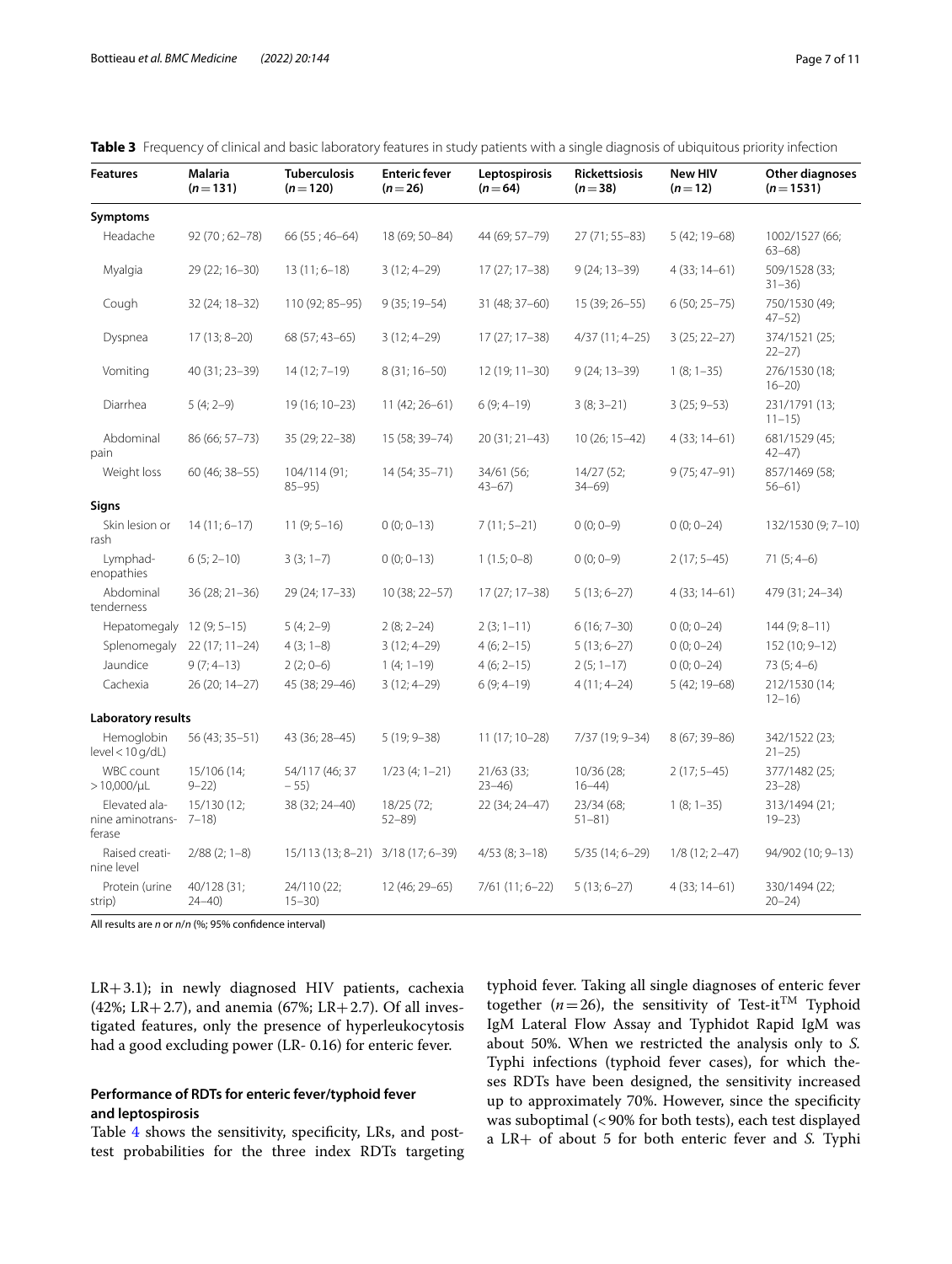|                                                                                | SD Bioline Salmonella typhi IgG/IgM | Test-it™ Typhoid IgM<br><b>Lateral Flow Assay</b> | <b>Typhidot Rapid IgM</b>                             |
|--------------------------------------------------------------------------------|-------------------------------------|---------------------------------------------------|-------------------------------------------------------|
| Enteric fever                                                                  |                                     |                                                   |                                                       |
| Sensitivity                                                                    | $5/26(19; 9-38)$                    | 8/15 (53; 30-75)                                  | 12/26 (46; 29-65)                                     |
| Specificity                                                                    | 1867/1892 (98.7; 97.7-99.7)         | 689/771 (89.4; 87.0-91.0)                         | 1605/1862 (86.2; 84.7-87.6)                           |
| Positive likelihood ratio                                                      | 14.6                                | 5.0                                               | 3.3                                                   |
| Negative likelihood ratio                                                      | 0.82                                | 0.52                                              | 0.62                                                  |
| Post-test probability if positive test (pre-<br>test = $1.8\%$ <sup>a</sup>    | 21.1%                               | 8.4%                                              | 5.8%                                                  |
| Post-test probability if negative test (pre-<br>test = $1.8\%)^d$              | 1.5%                                | 0.9%                                              | 1.1%                                                  |
| Salmonella Typhi infection                                                     |                                     |                                                   |                                                       |
| Sensitivity                                                                    | $5/17(29; 13-53)$                   | $6/9$ (67; 35-88)                                 | 10/17 (59; 36-78)                                     |
| Specificity                                                                    | 1876/1901 (98.7; 97.7-99.7)         |                                                   | 693/777 (89.2; 86.6-91.5) 1612/1871 (86.2; 84.7-87.6) |
| Positive likelihood ratio                                                      | 22.4                                | 6.2                                               | 4.2                                                   |
| Negative likelihood ratio                                                      | 0.70                                | 0.37                                              | 0.48                                                  |
| Post-test probability of if positive test (pre-<br>test = $1.2\%$ <sup>a</sup> | 21.4%                               | 7.0%                                              | 4.9%                                                  |
| Post-test probability if negative test (pre-<br>test = $1.2\%)^d$              | 0.9%                                | 0.5%                                              | 0.6%                                                  |

<span id="page-7-0"></span>**Table 4** Diagnostic performance of the study RDTs for all pooled cases of enteric fever and for *Salmonella* Typhi infections only

Sensitivity and specifcity are reported as *n*/*n* (%; 95% confdence interval)

a Pre-test probabilities indicate the frequency of enteric fever (i.e., 34/1922, 1.8%) and *S.* Typhi infection (i.e., 23/1922, 1.2%) in the study cohort

infection. The SD Bioline Salmonella typhi IgG/IgM had diferent performance characteristics: the sensitivity was lower than that of the other two RDTS, but the specifcity was higher, resulting in a  $LR+$  of 15. This could increase the probability of both enteric fever and *S*. Typhi infection from  $<$  2% at baseline to 20% if positive. The sensitivity of both RDTs targeting leptospirosis (Table [5\)](#page-7-1) was very low (<20%), resulting in weak confrming power  $(LR+=3)$  despite high specificities (>90%).

#### **Discussion**

The epidemiology of persistent fever in the tropics has been virtually unexplored so far, despite the fact that this clinical entity is particularly challenging to manage. In this multicentric study that systematically investigated a pre-established set of severe and treatable infections, 23.5% of all cases were diagnosed with one of the six ubiquitous priority infections, including 8.1% with either leptospirosis, rickettsiosis, or enteric fever, beside the "more expected" malaria, tuberculosis, and HIV infection. In the heterogeneous mix of etiologies of this particular scenario, our analysis did not yield strong clinical or basic laboratory features that could reliably distinguish any of them. Moreover, our evaluation of antibody-based immunochromatographic RDTs targeting typhoid fever and leptospirosis highlighted the current vacuum of acceptably accurate diagnostic tests for these conditions in low-resource settings.

<span id="page-7-1"></span>**Table 5** Diagnostic performance of the study RDTs for all pooled cases of leptospirosis

|                                                                           | SD Bioline Leptospira IqG/IqM | Test-it™ Leptospira<br>IgM Lateral Flow Assay |
|---------------------------------------------------------------------------|-------------------------------|-----------------------------------------------|
| Sensitivity                                                               | $6/64$ (9; 4-19)              | $5/31(16; 7-33)$                              |
| Specificity                                                               | 1804/1853 (97.4; 96.5-98.4)   | 785/819 (95.8; 94.3-98.2)                     |
| Positive likelihood ratio                                                 | 3.5                           | 3.8                                           |
| Negative likelihood ratio                                                 | 0.93                          | 0.88                                          |
| Post-test probability if positive test (pre-test = $4.0\%$ ) <sup>a</sup> | 12.6%                         | 13.7%                                         |
| Post-test probability if negative test (pre-test = $4.0\%$ ) <sup>a</sup> | 3.7%                          | 3.5%                                          |

Sensitivity and specifcity are reported as *n*/*n* (%; 95% confdence interval)

<sup>a</sup> Pre-test probability indicates the frequency of leptospirosis in the study cohort (i.e., 4.0%)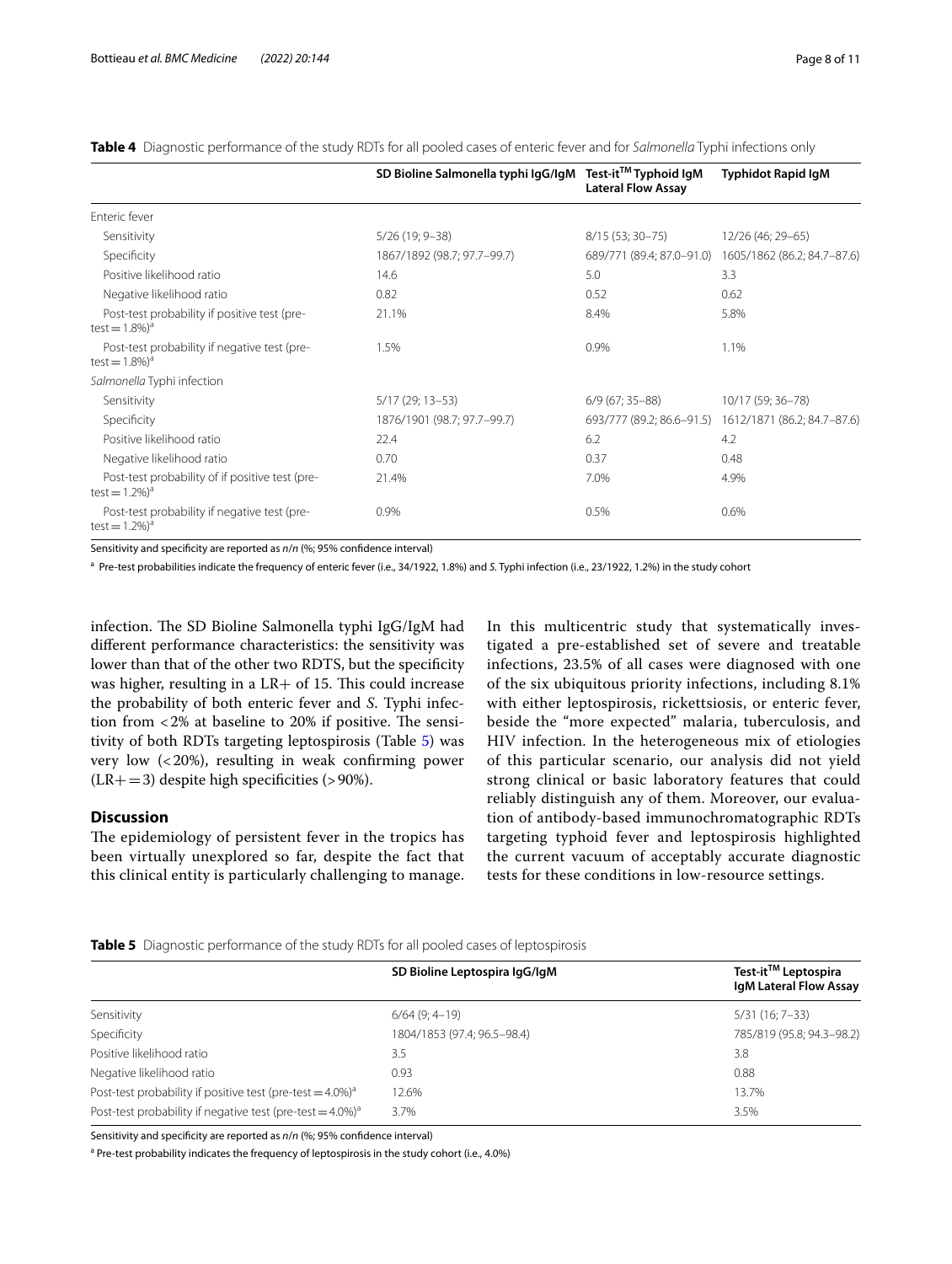The NIDIAG study on persistent fever had several strengths. We deployed extensive, systematic, and quality-assured testing at the point of care in varied and/or remote settings and included a large cohort of patients. Reference standard testing was pre-specifed by experts and uniformly applied. Recruitment was conducted in several tropical countries and in varied settings, including outpatient clinics and referral hospitals, making our fndings broadly applicable. The study population was also heterogeneous in age, gender, and presence of comorbidity, with no particular group specifcally excluded (except children  $<$  5 years), somehow reflecting the complex nature of the real life clinical practice. Finally, the multicentric design allowed a more robust search for predictors by grouping all ubiquitous priority infections that were found at rather low frequency in each study site.

However, the present study must be interpreted in its context. First, while the approach of the targeted infections was robust and standardized between study sites, diagnostic platforms for all other diseases were basic, and biochemistry and hematology were not harmonized. This left much uncertainty regarding the diagnosis of all other conditions, and this resulted in a large proportion of unknown etiologies, in fact rather similar to what is observed in most AFI studies. Second, the methods to diagnose some conditions under study may be considered as imperfect reference standards, since they all have notorious limitations both in sensitivity and clinical specifcity. For example, sensitivity of a single blood culture for diagnosing enteric fever is 60% at best, tends to decrease in the second week of fever, and is impaired by any prior empiric antibiotic treatment [[15\]](#page-10-10). PCR assays targeting leptospirosis in serum and/or urine have an overall sensitivity of 70%, varying in the course of the infection and possibly lower in the second week of the illness [[16\]](#page-10-11). Detection of rickettsial DNA by PCR in blood/serum is transient and sensitivity may be as low as 18% for murine typhus [[17\]](#page-10-12). Paired serology on acute and convalescent sera could not be performed in about 25% of the cases who did not come back for follow-up. Besides this possibility of false-negative results, there is also an issue of false-positive results. Indeed, attributing a fever episode to the presence of a pathogen is not always appropriate, as is well known for the presence of malaria parasites in blood smears in hyperendemic areas like the DRC. Similarly, a few case-control studies investigating the etiologies of AFI have demonstrated that some individuals may be carriers of *Leptospira* or *Rickettsia* spp*.* pathogens (as detected by PCR) without presenting any symptom  $[18]$ . The absence of controls in our study did not allow to fully apprehend the status of infection versus disease, despite strict case ascertainment. Finally, the substantial mortality rate of persistent fever is likely

underestimated since a sizeable proportion of participants were lost to follow-up and the most severe cases at presentation were not included in this study.

It is not possible to compare our data with other studies on persistent fever, which are virtually absent. As expected, tuberculosis and HIV diagnoses were more frequent than in AFI studies. Furthermore, one should consider that malaria can be also a rather frequent etiology of persistent fever, in particular in holoendemic areas. Here, enteric fever, leptospirosis, and rickettsiosis were less frequent (8%) than in AFI studies, where these three infections together were found in 10% up to 30% of the cases, particularly in Asia [\[19](#page-10-14), [20](#page-10-15)]. However, it remains important to promptly recognize each of these conditions, at whatever timing of presentation, since morbidity and mortality are reported as substantial in more advanced stages [[21–](#page-10-16)[26](#page-10-17)] and treatment is specifc [\[18](#page-10-13), [27](#page-10-18), [28\]](#page-10-19).

The frequencies of clinical and laboratory features for the six ubiquitous infections on which this study focuses were rather similar to those observed in other case series, with no apparent impact of the large and variable period between disease onset and inclusion. Very few of them were discriminative however in the clinical scenario under study, with moderate confrming power at best  $(LR+$  of about 3) [[29\]](#page-10-20), underlining that disease presentation of many infections may remain undiferentiated also in later stages (more advanced or in partial recovery). Of note, we did not fnd skin lesions in cases of rickettsiosis, notably in patients with scrub typhus where the presence of an eschar is usually considered as a key feature [[18,](#page-10-13) [19](#page-10-14)]. Reasons for the discrepancy with AFI studies likely reside in the late inclusion after symptom onset, at a moment an eschar is resolving or exposure to specifc vectors tends to be overlooked. Other possible explanations are that eschar frequency may vary across geographical areas and that in this series, murine typhus was predominant. In fact, only an elevated level of ALT was a moderate predictor of enteric fever [[30\]](#page-10-21) and rickettsiosis [[19\]](#page-10-14), but the usefulness of this feature in clinical practice is questionable.

In general, the sensitivities of antibody-based lateral-flow RDTs were disappointing for typhoid fever and leptospirosis. Also, in view of low prevalence, the specificities of some RDTs also need considerable improvement. Meaningful comparisons with other diagnostic studies are difficult because few were well-designed and sufficiently large, making reported accuracy data uncertain and variable. Also, the timing of evaluation after fever onset was unusually delayed in our study, although one would have expected the sensitivity of antibody-based tests to be higher after the first week of symptoms. The contribution of *Salmonella* Paratyphi A in the caseload of enteric fever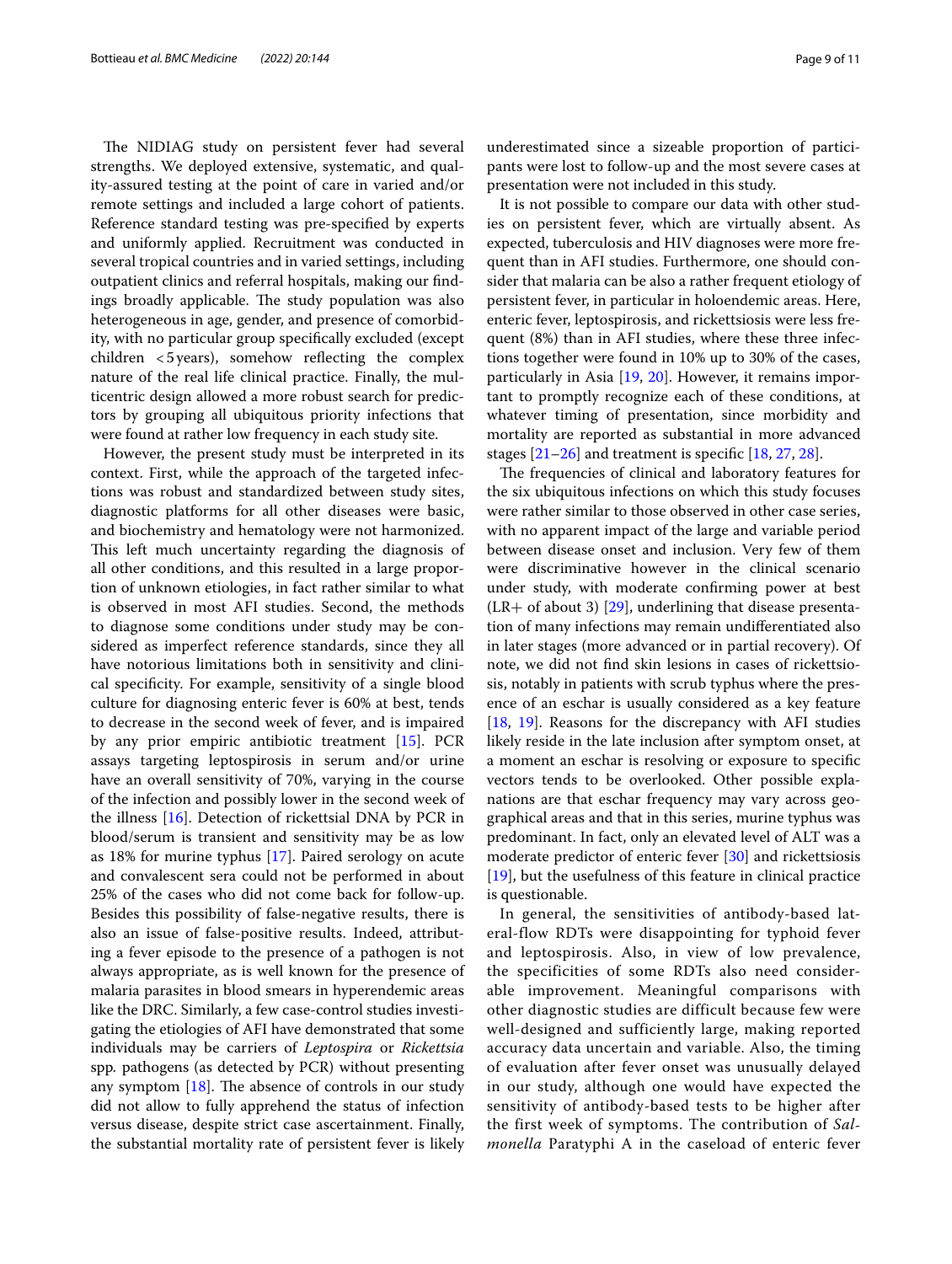may partly explain the suboptimal performance of the studied RDTs compared to published data [[31\]](#page-10-22), although performance did not improve that much when restricting to *Salmonella* Typhi cases. For leptospirosis, reasons for the surprisingly low accuracy of antibody-based lateral-flow assays are unclear, when compared to the limited literature, where overall sensitivities from 50 to 90% are reported [[32\]](#page-10-23). However, systematic reviews suggest that diagnostic evaluations vary substantially, in particular regarding the imperfect reference standards that could be prone to misclassifications in almost all studies [\[32\]](#page-10-23). All in all, our observations suggest that design and engineering are still needed to improve the specific diagnosis of some of the studied conditions [[14](#page-10-9)].

In addition to the 23.5% of 1922 patients diagnosed with at least one of the ubiquitous priority infections, a striking finding among our cohort of patients with persistent fever was the high frequency of suspected but unconfirmed systemic or focal bacterial infections (overall 21.2%; Table [2\)](#page-5-0). This observation underlines the need of evaluating the clinical usefulness of generic point-of-care bacterial biomarkers also in the persistent fever syndrome [[33\]](#page-10-24). However, without current diagnostic alternatives to bacterial cultures for the diagnosis of enteric fever and susceptibility testing in general, this finding also emphasizes the relevance of prioritizing implementation of clinical bacteriology in low-resource settings, as recommended for secondary-level hospitals in the WHO Model Essential Diagnostics List. Tailored bacteriology laboratory interventions have been shown to be feasible [[34](#page-10-25)] and have substantial benefits beyond diagnostics targeting single diseases [\[35\]](#page-10-26).

Finally, it is worth highlighting that besides the ubiquitous infections reported here, this study demonstrates the geographical importance of some parasitic (VL) and bacterial (brucellosis, melioidosis) diseases in the persistent fever syndrome. These observations will be reported elsewhere.

#### **Conclusions**

This multicentric study provides important and innovative insights into the frequency of the main and ubiquitous conditions causing persistent fever in the tropics, a neglected clinical scenario. It also highlights the unsolved challenges in diagnosing important diseases such as leptospirosis, rickettsiosis, and enteric fever. In addition to increasing clinical awareness about these etiologies, our observations underline the urgent need of further developing both disease-specifc and generic feld diagnostics to optimize their case management.

#### **Abbreviations**

AFI: Acute febrile illness; FIEBRE: Febrile Illness Evaluation in a Broad Range of Endemicities; NIDIAG: Better Diagnosis of Neglected Infectious Diseases; VL: Visceral leishmaniasis; HAT: Human African trypanosomiasis; RDT: Rapid diagnostic test; DRC: Democratic Republic of Congo; HIV: Human immunode‑ fciency virus; ALT: Alanine aminotransferase.

#### **Supplementary Information**

The online version contains supplementary material available at [https://doi.](https://doi.org/10.1186/s12916-022-02347-8) [org/10.1186/s12916-022-02347-8](https://doi.org/10.1186/s12916-022-02347-8).

<span id="page-9-0"></span>**Additional fle 1: Table S1.** Diagnostic ascertainment of the 12 (NIDIAG) target priority infections; **Table S2**. Case ascertainment of conditions not targeted by the NIDIAG workup; **Table S3.** STROBE Checklist of items for cross-sectional studies (NIDIAG); **Table S4.** STARD checklist NIDIAG study.

#### **Authors' contributions**

EB, CPY, MB, KV, and FC performed the literature search, elaborated the study design, supervised the field study, interpreted the data, and wrote the different drafts of the manuscript. LVD and AT contributed to the data analyses and interpretation. SES, KDK, BK, SR, NRB, TP, KL, DM, JRLK, PL, BB, JJ, MVE, NF, and PPP performed the clinical study in the diferent felds and/or conducted the laboratory analyses either on sites or in reference laboratories and participated to the data collection. All authors contributed to the writing. All authors read and approved the fnal manuscript.

#### **Funding**

This work is part of the NIDIAG European research network (Collaborative Project), supported by the European Union's Seventh Framework Programme for research, technological development, and demonstration under grant agreement no. 260260. The funders had no role in study design, data collection and analysis, decision to publish, or preparation of the manuscript. The corresponding author had full access to all the data in the study and had fnal responsibility for the decision to submit the article for publication.

#### **Availability of data and materials**

The datasets used and/or analyzed during the current study are available from the senior author on reasonable request (<ebottieau@itg.be>) and will be submitted for approval by the NIDIAG consortium.

#### **Declarations**

#### **Ethics approval and consent to participate**

The NIDIAG study was registered at clinicaltrials.gov under the identifer NCT01766830 and was conducted in line with a specifcally designed ethics charter [[36\]](#page-10-27) ([www.NIDIAG.eu\)](http://www.nidiag.eu). The study was approved by the Institutional Review Board of the ITM under the number 12125818 (on June 5, 2012), by the Ethics Committee of the University Hospital under the Belgium registration number B300201214571 (on June 25, 2012) and by at least one accredited ethical committee or institutional review board in the country where the data was collected. All study participants or their guardians gave written informed consent, and children <18 years also gave their assent.

#### **Consent for publication**

Not applicable.

## **Competing interests**

The authors declare that they have no competing interests.

#### **Author details**

<sup>1</sup> Department of Clinical Sciences, Institute of Tropical Medicine, Antwerp, Belgium. <sup>2</sup>Infectious Diseases Operative Unit, Santa Maria delle Croci Hospital, AUSL Romagna, Ravenna, Italy. <sup>3</sup> Faculty of Medicine, University of Khartoum, Khartoum, Sudan. <sup>4</sup>B. P. Koirala Institute of Health Sciences, Dharan, Nepal.<br><sup>5</sup>Sibanouk Hospital Conter of HOPE Phnom Poph, Cambodia, <sup>6</sup>loctitut. Sihanouk Hospital Center of HOPE, Phnom Penh, Cambodia. <sup>6</sup>Institut National de Recherche Biomédicale, Kinshasa, Democratic Republic of Congo. 7 <sup>7</sup>Service de neurologie, Université de Kinshasa, Kinshasa, Democratic Republic